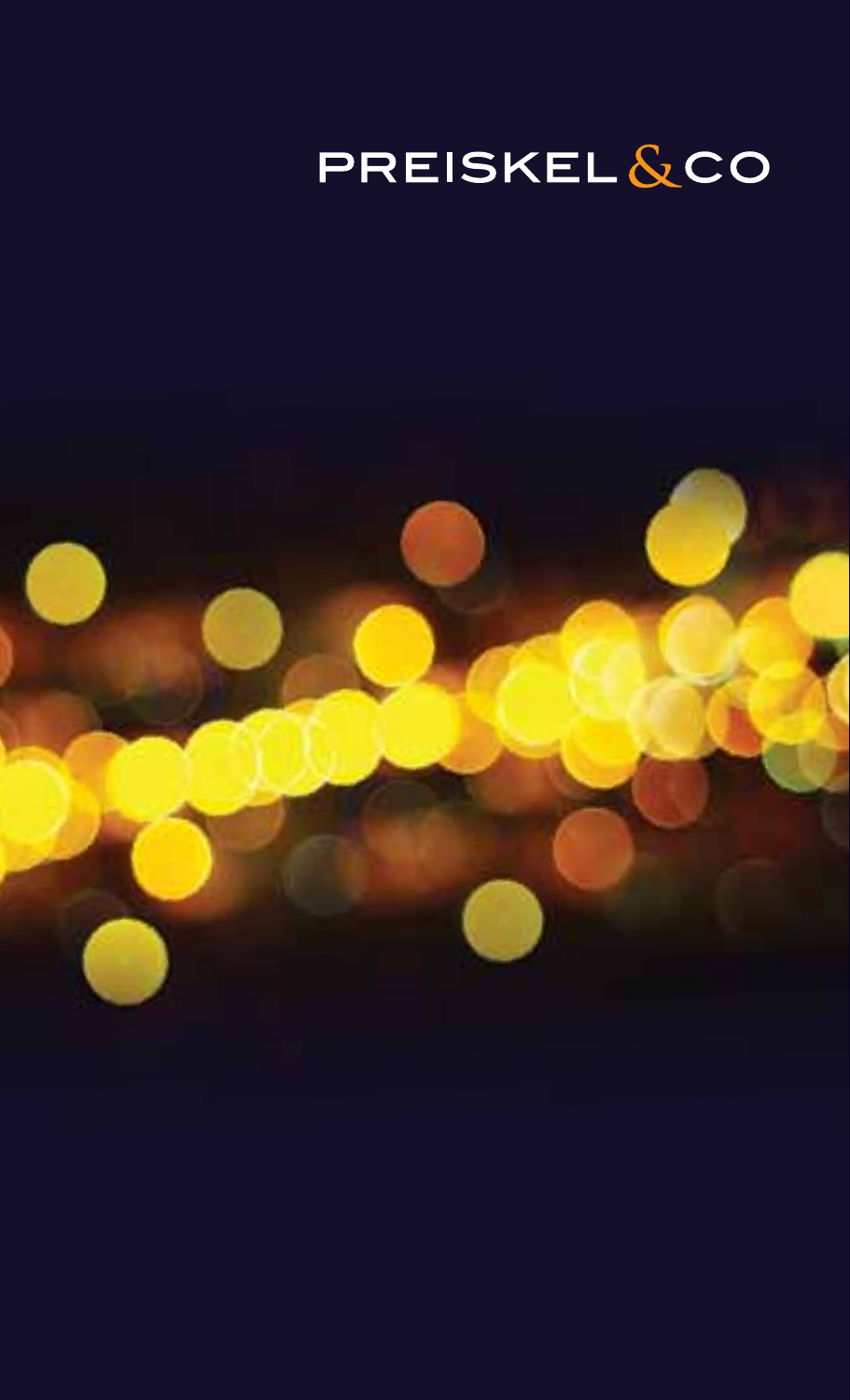

We're passionate about achieving results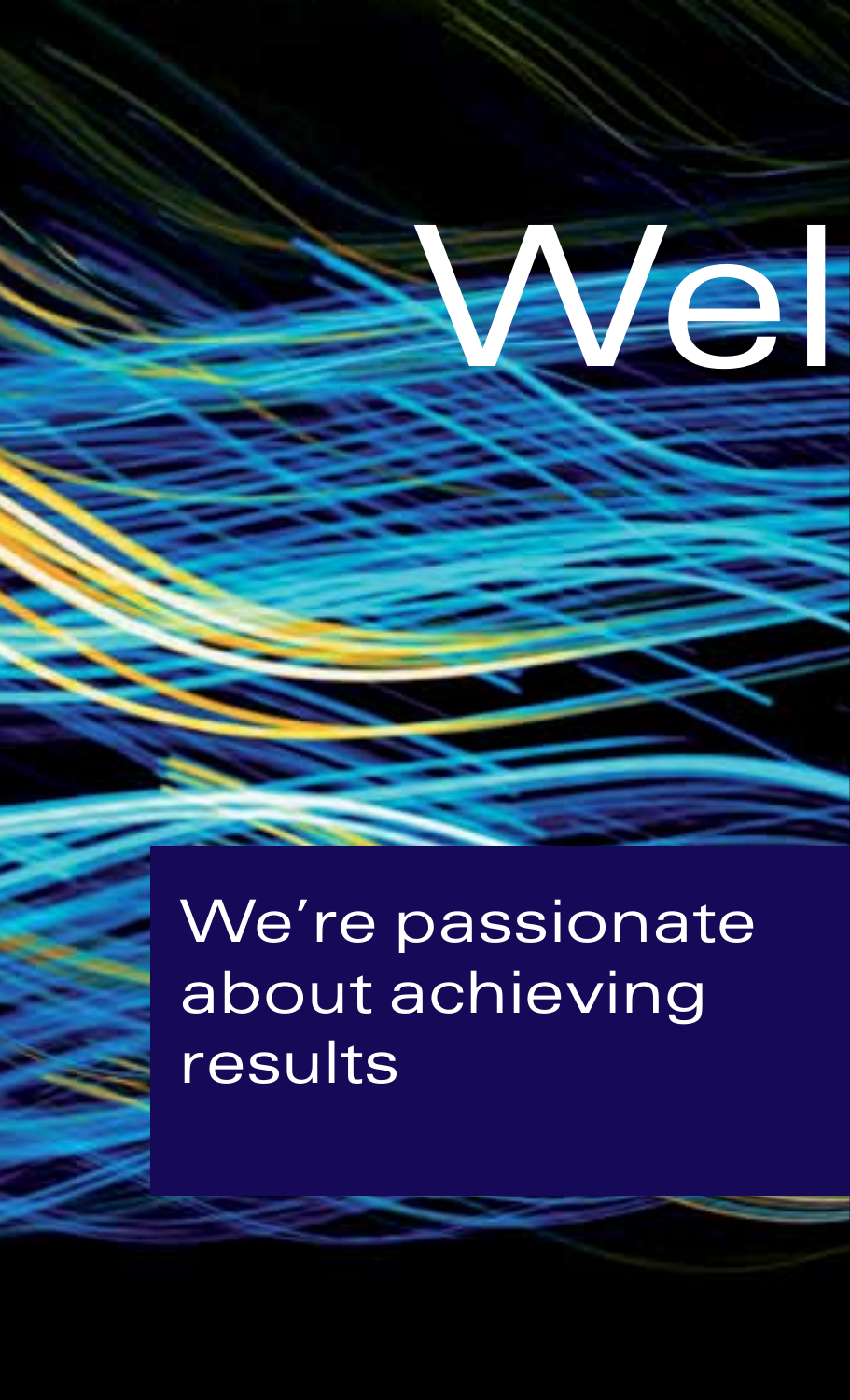# come

Welcome to Preiskel & Co LLP, a business law firm based in the City of London that specialises in UK and international corporate, commercial and regulatory matters.

While we are particularly recognised for our experience in the telecommunications sector, we also have significant expertise across a range of other fields.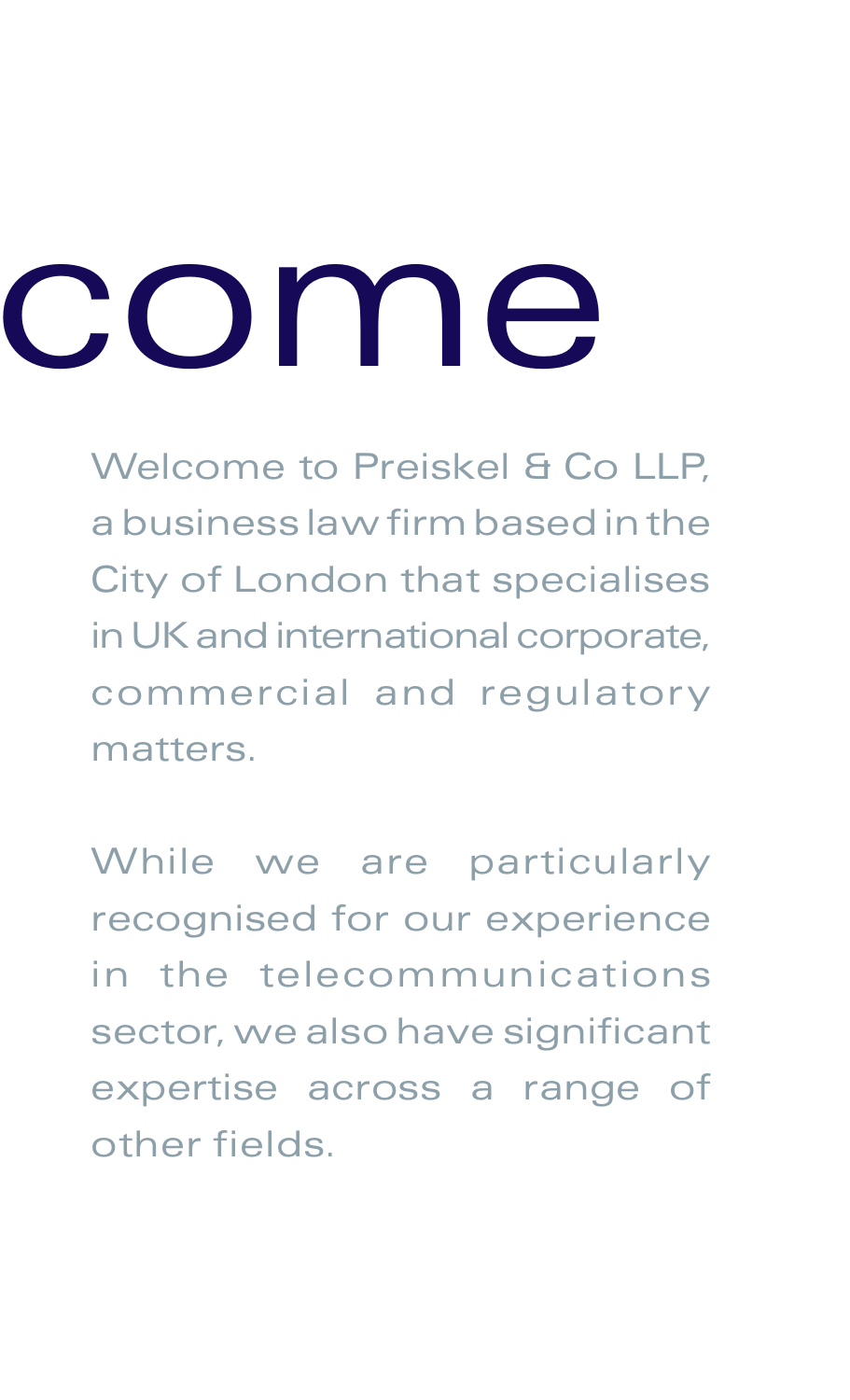# Informed and highly effective

Our multilingual lawyers advise clients worldwide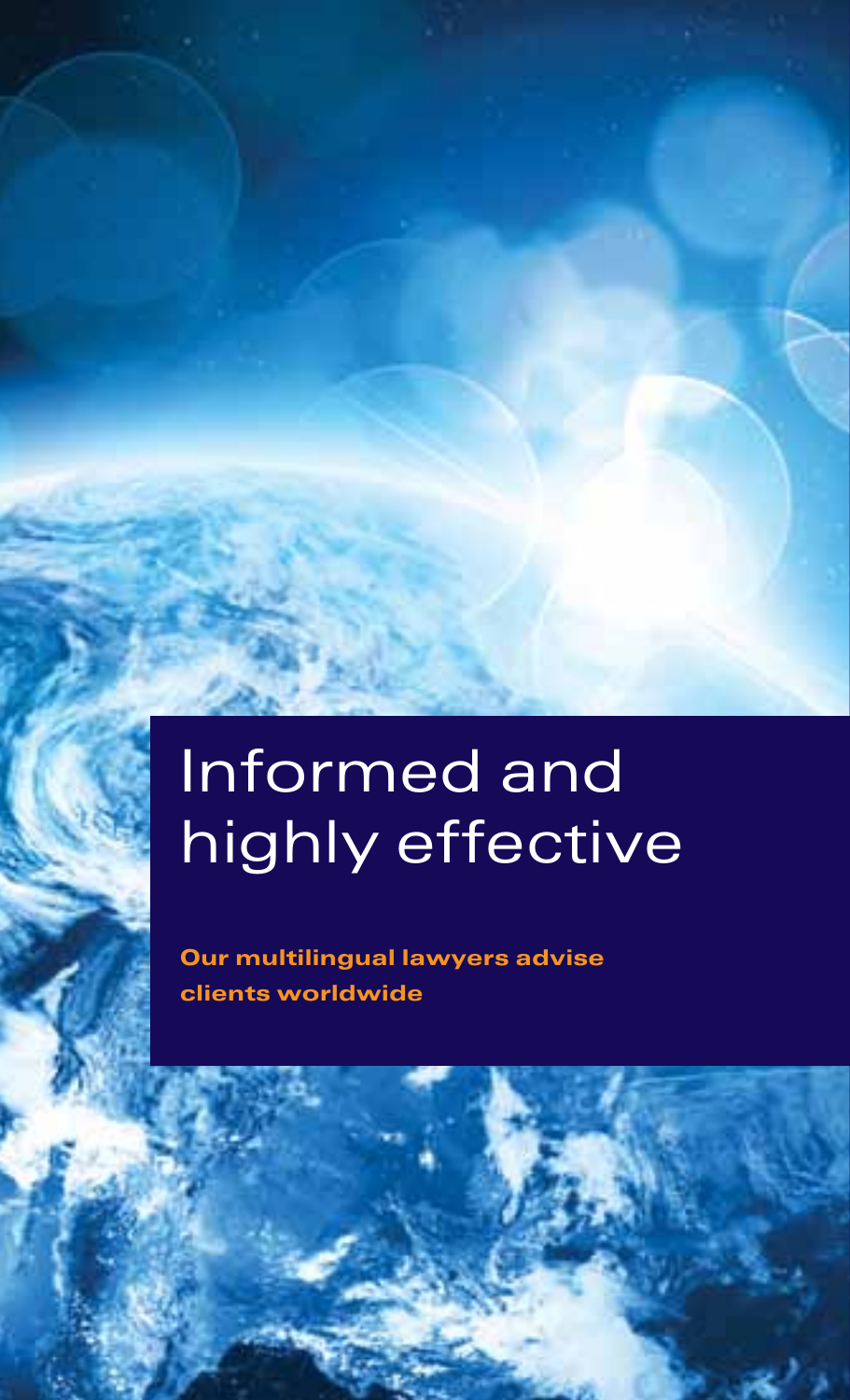### About Preiskel & Co

Clients using Preiskel & Co benefit from practical, relevant and cost-effective advice based on our in-depth industry knowledge.

We work for governments, multinationals and owner-managed business, as well as for leading law firms that turn to us for our specialist industry knowledge.

Our lawyers are multilingual and advise on matters not just around the world but also on outer space law and issues in the virtual world, such as Second Life.

Preiskel & Co provides a one-stop shop for clients with issues in multiple jurisdictions (for example recently we have been advising in the UK, Ireland, France, Germany, Spain, Italy, Belgium, The Netherlands, Portugal, Cyprus, USA, South Africa, Mali, Zambia, Ecuador, The Bahamas, Israel, Korea and Russia).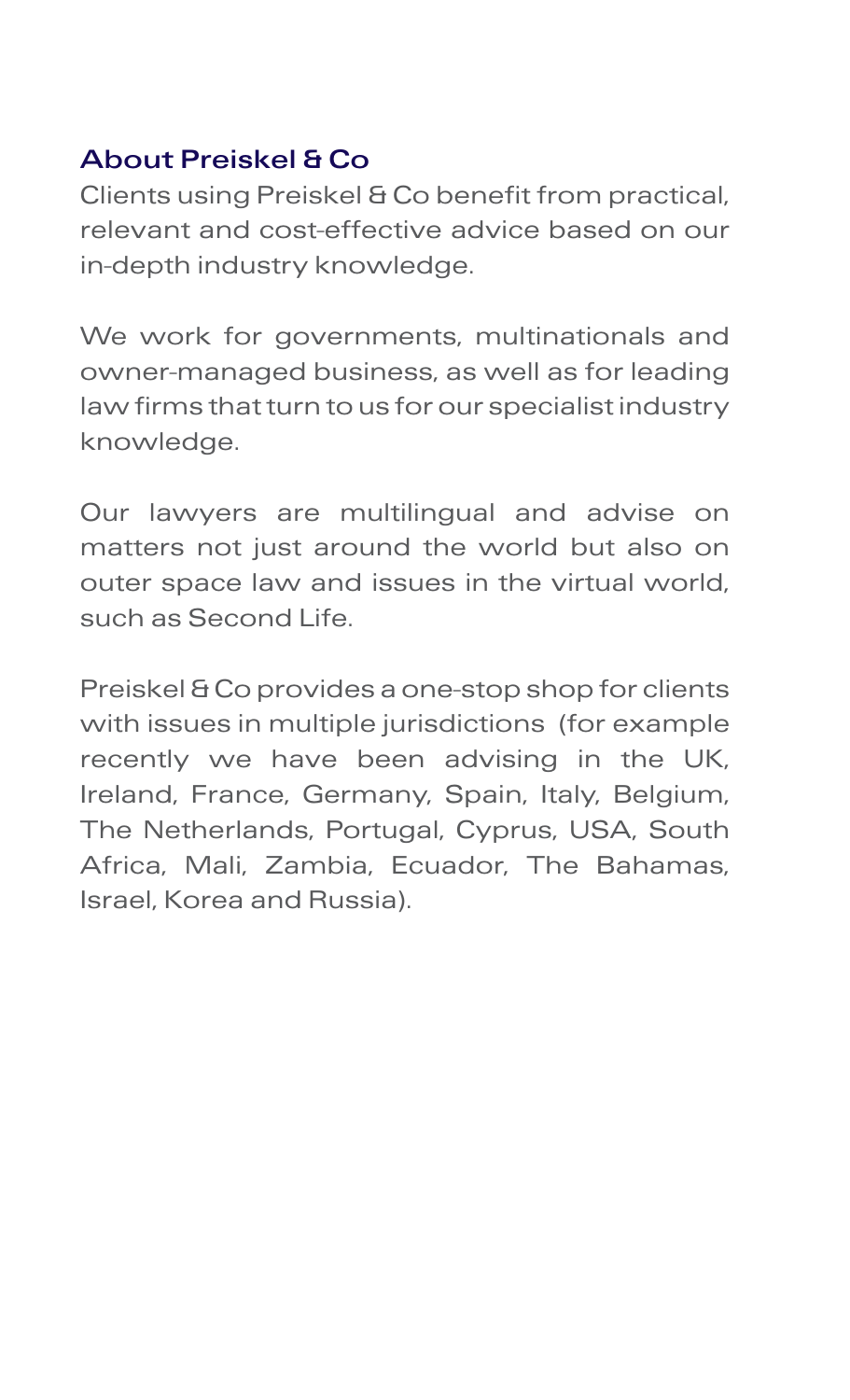# Making the difference for you

Why we stand out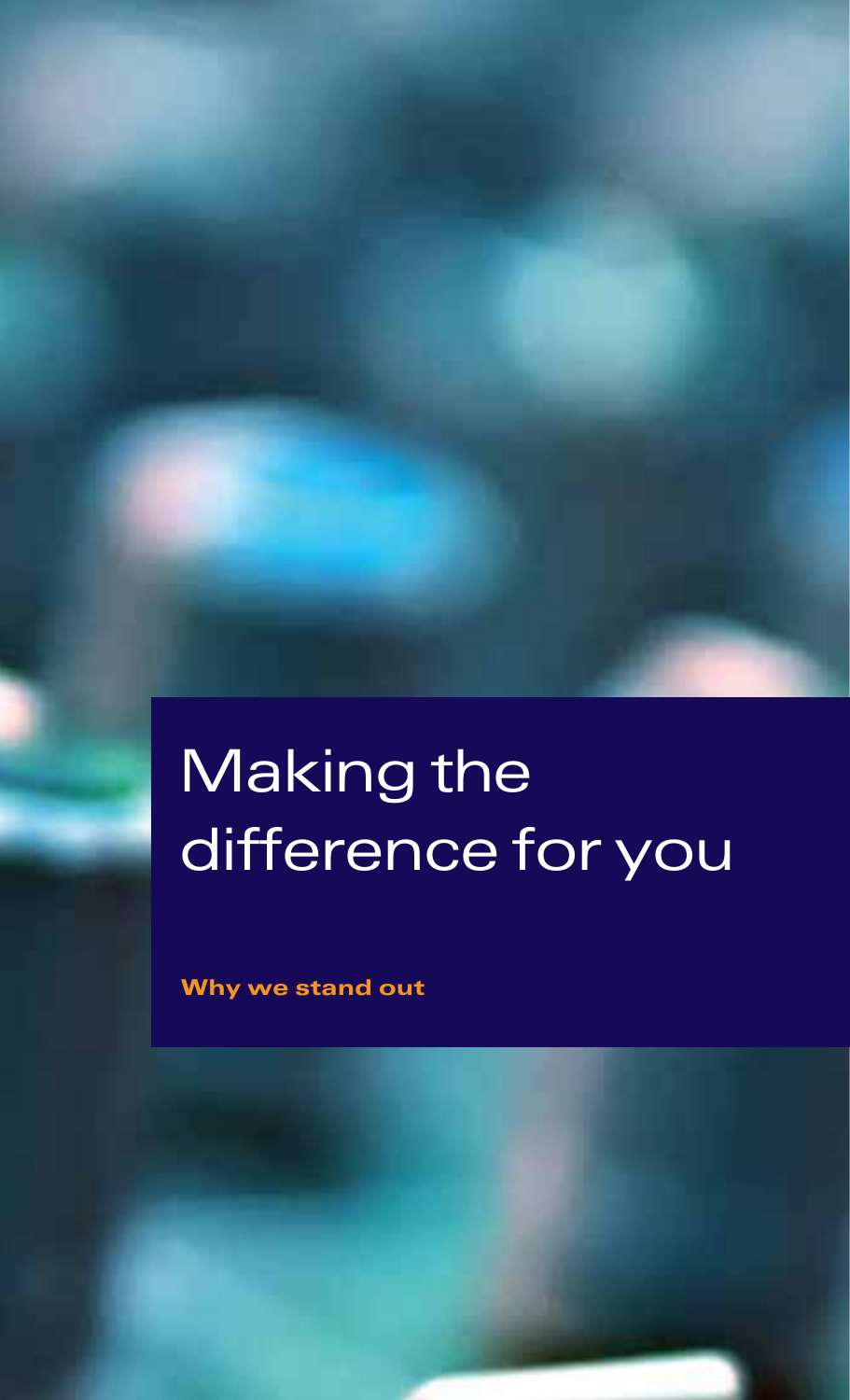### What others say about Preiskel & Co

Chambers and Partners recommends us and states:

### *"This firm understands that one size does not fit all, showing a rare level of pragmatism."*

Independent research conducted by Archangel Communications shows that our clients find us:

- friendly, responsive and direct
- focused on the bigger picture
- able seamlessly to handle international matters

The research also showed that clients like our efficiency and that we:

- know how to achieve impressive results
- do not over-staff projects
- offer competitive hourly rates and innovative pricing structures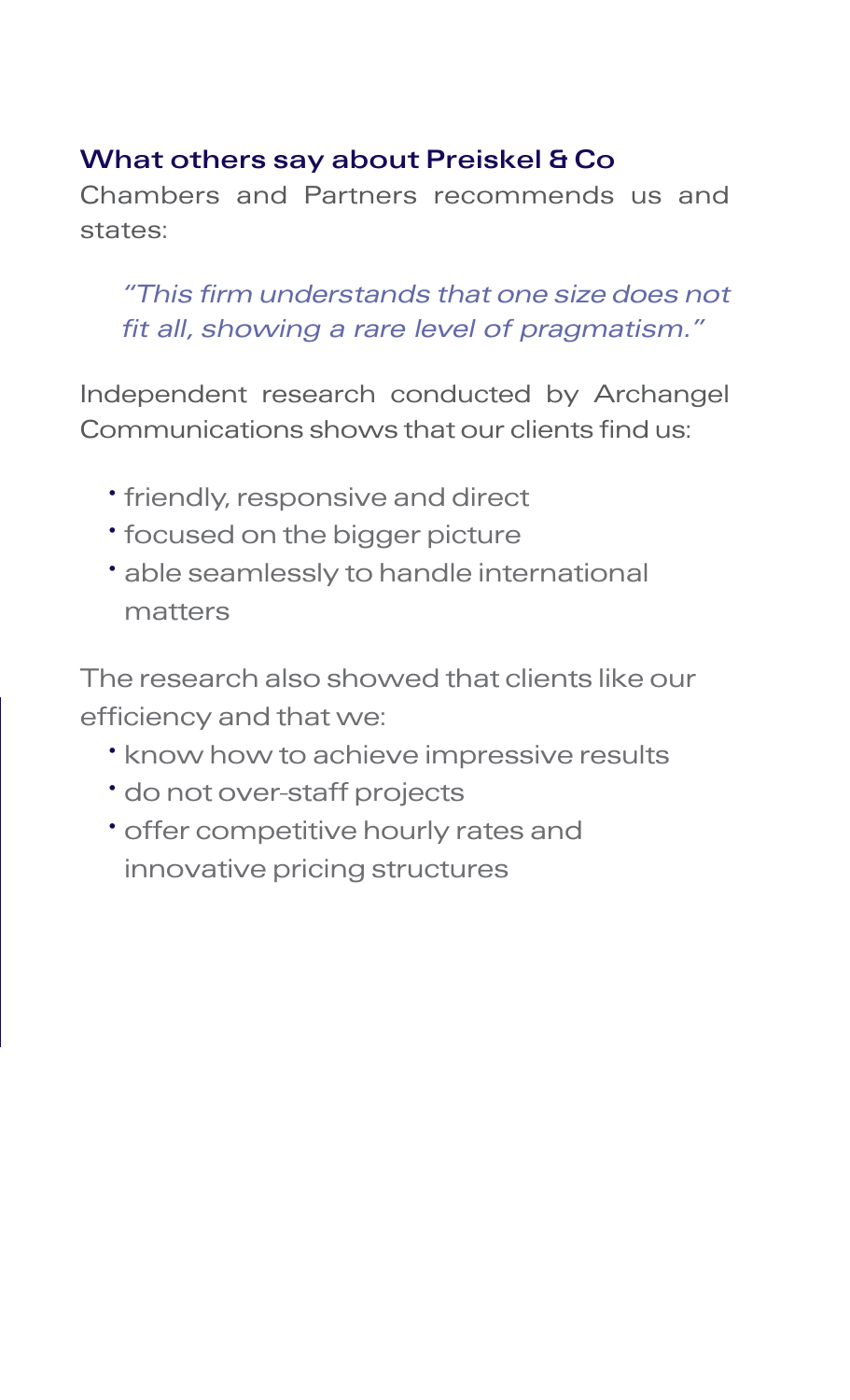# Creative, supportive & responsive

we focus on helping our clients

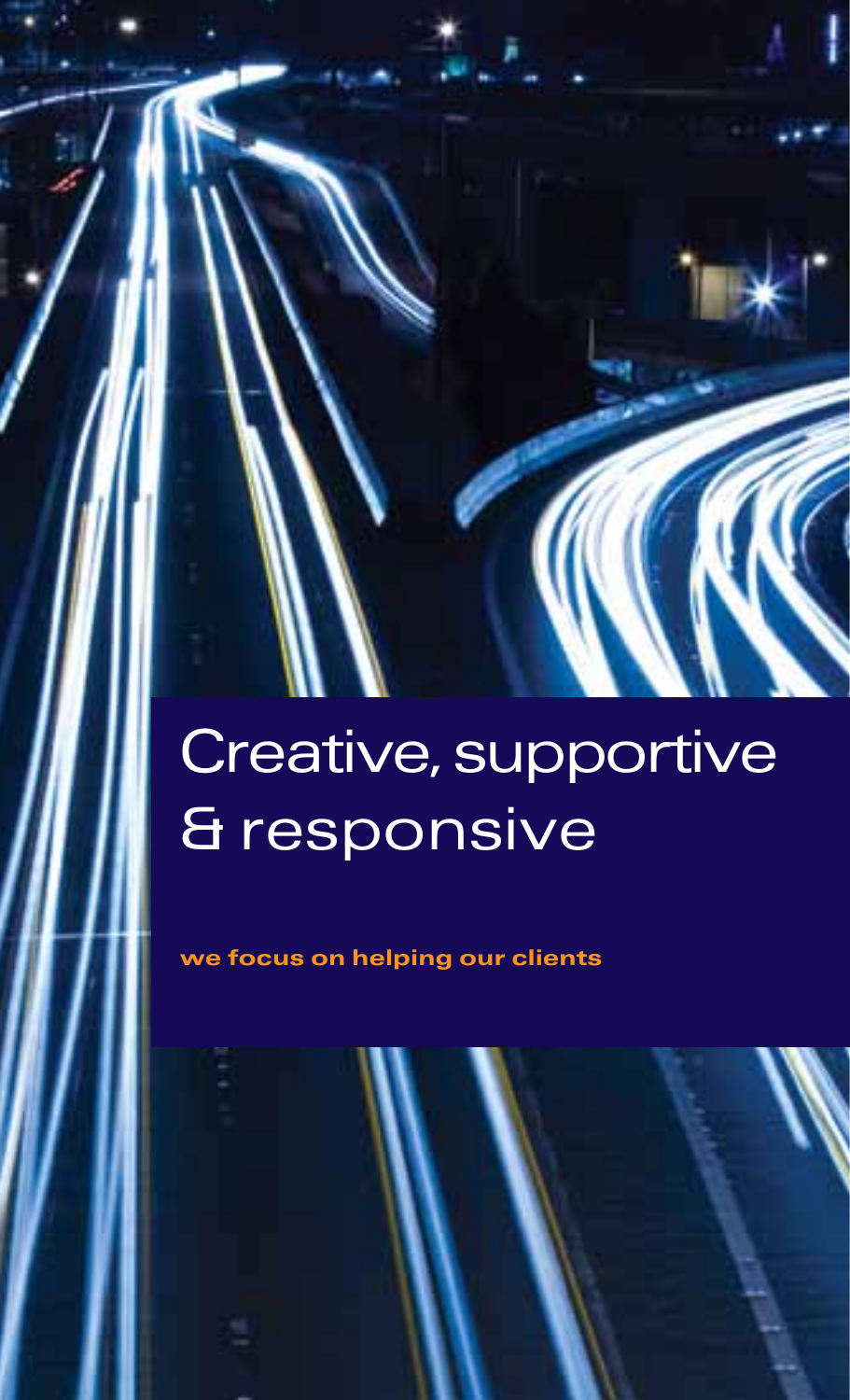#### **Corporate**

You will find, as our clients do, that we completely understand the corporate world as well as the wider legal and business picture.

#### **Commercial**

We know that commercial agreements are the life blood of your business. We know what is important to your business, work to your timelines, and we focus on results.

#### **Regulatory**

We command a leading reputation and boast impressive experience in telecoms, online gaming and other regulatory matters in the UK, EU and across the world.

#### Employment

Our clients face many employment issues and we advise on all aspects of hiring, dismissal, poaching and protection of client IPR and proprietary information.

#### Dispute resolution

We can assist you in avoiding contentious matters and, should any arise, we will ensure that the dispute is dealt with in a commercial manner.

### Content liability

We advise on defamation, privacy, copyright, confidentiality, trading and advertising standards.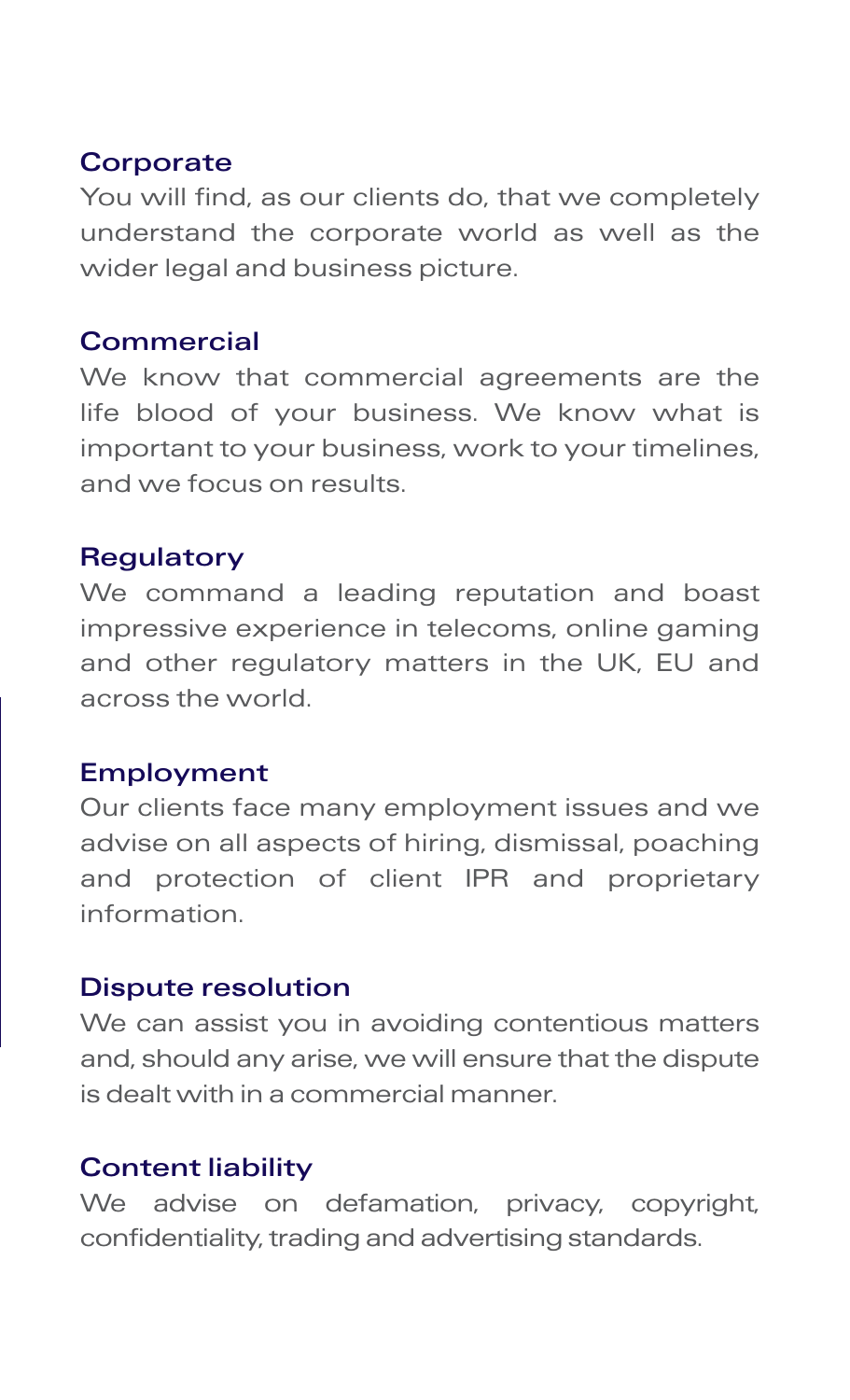## A leading global telecoms practice

"a well-balanced, commercial approach to legal work and doing deals"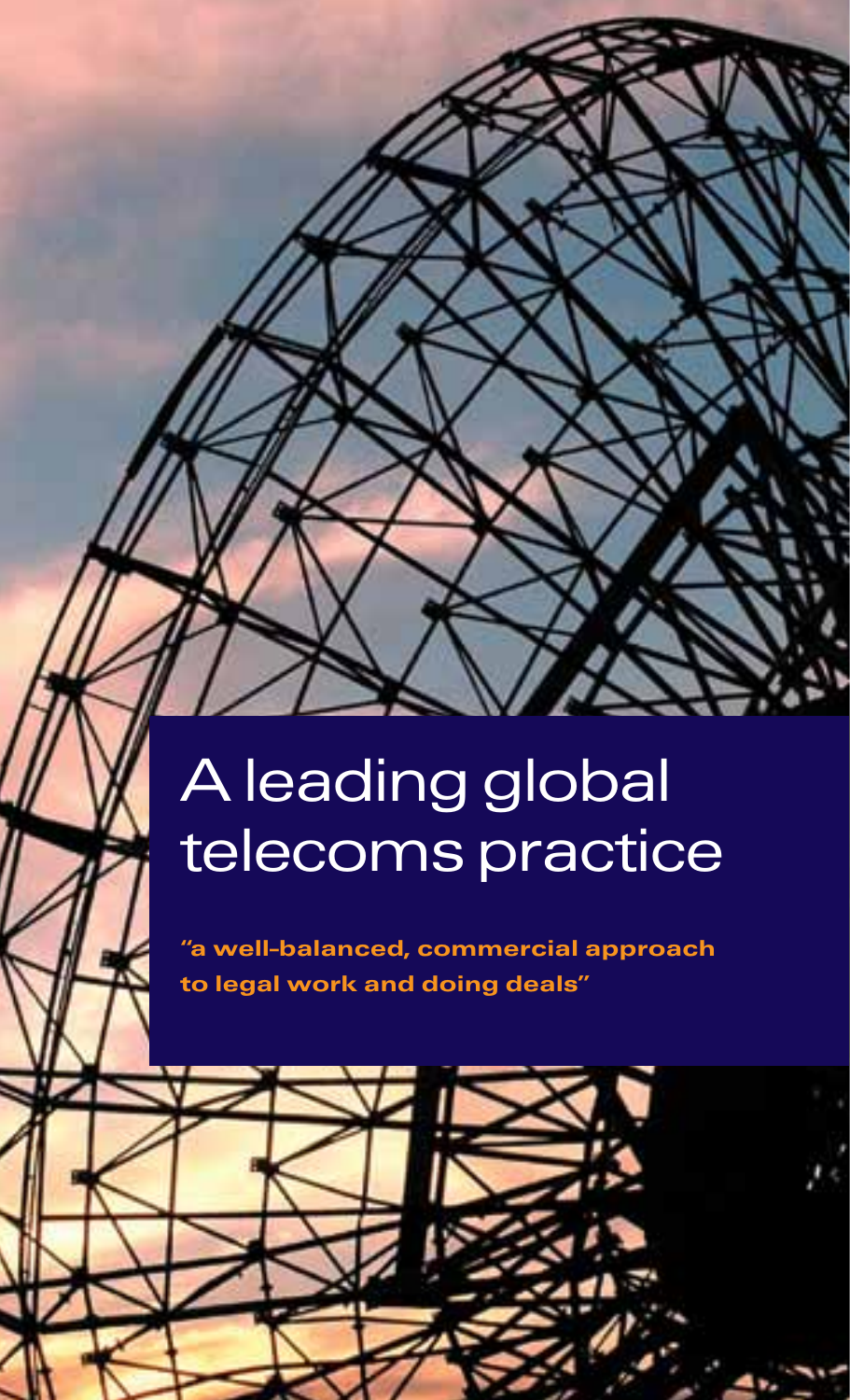Our partners have over 36 years of experience in advising in global telecommunications.

*"Daniel Preiskel leads the team and is regarded as the man telecoms companies turn to for strategic advice thanks to his grassroots understanding of the industry"(1)*

*"Clients praise its lawyers for having a wellbalanced, commercial approach to legal work and doing deals"(1)*

We advise across the sector from incumbents, mobile operators and governments to owner-managed operations and start-ups. For example, we have been advising a Caribbean Government on its proposed privatisation, a major business telephony provider, a MVNO and MVNA, a Wimax operator, a mobile operator and a VOIP peering provider.

Daniel is Committee Secretary of the IBA Communications Law Group. Like Ronnie Preiskel, he is a regular speaker at industry and legal conferences.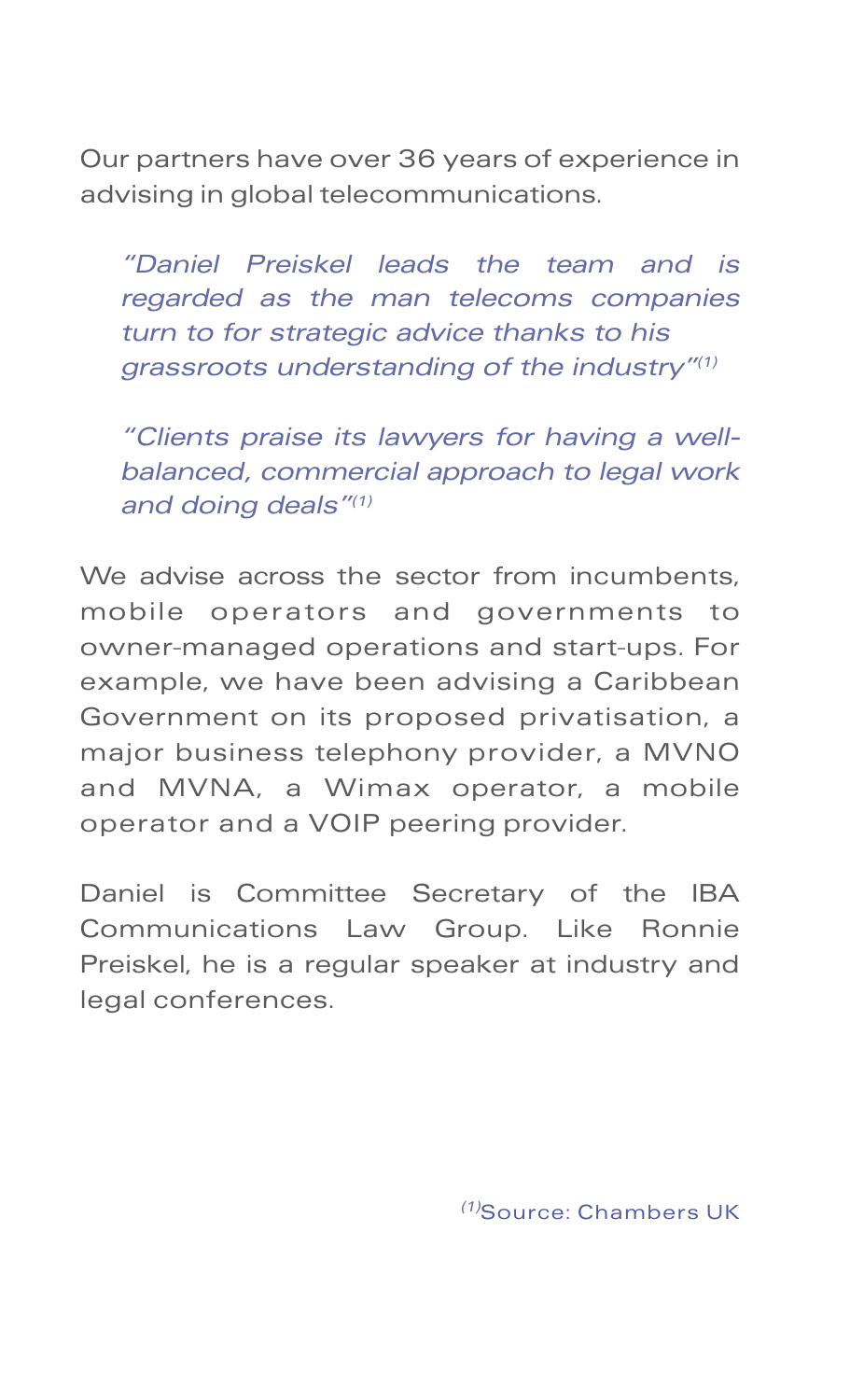## Other practice areas

We have a detailed understanding of our clients' industries

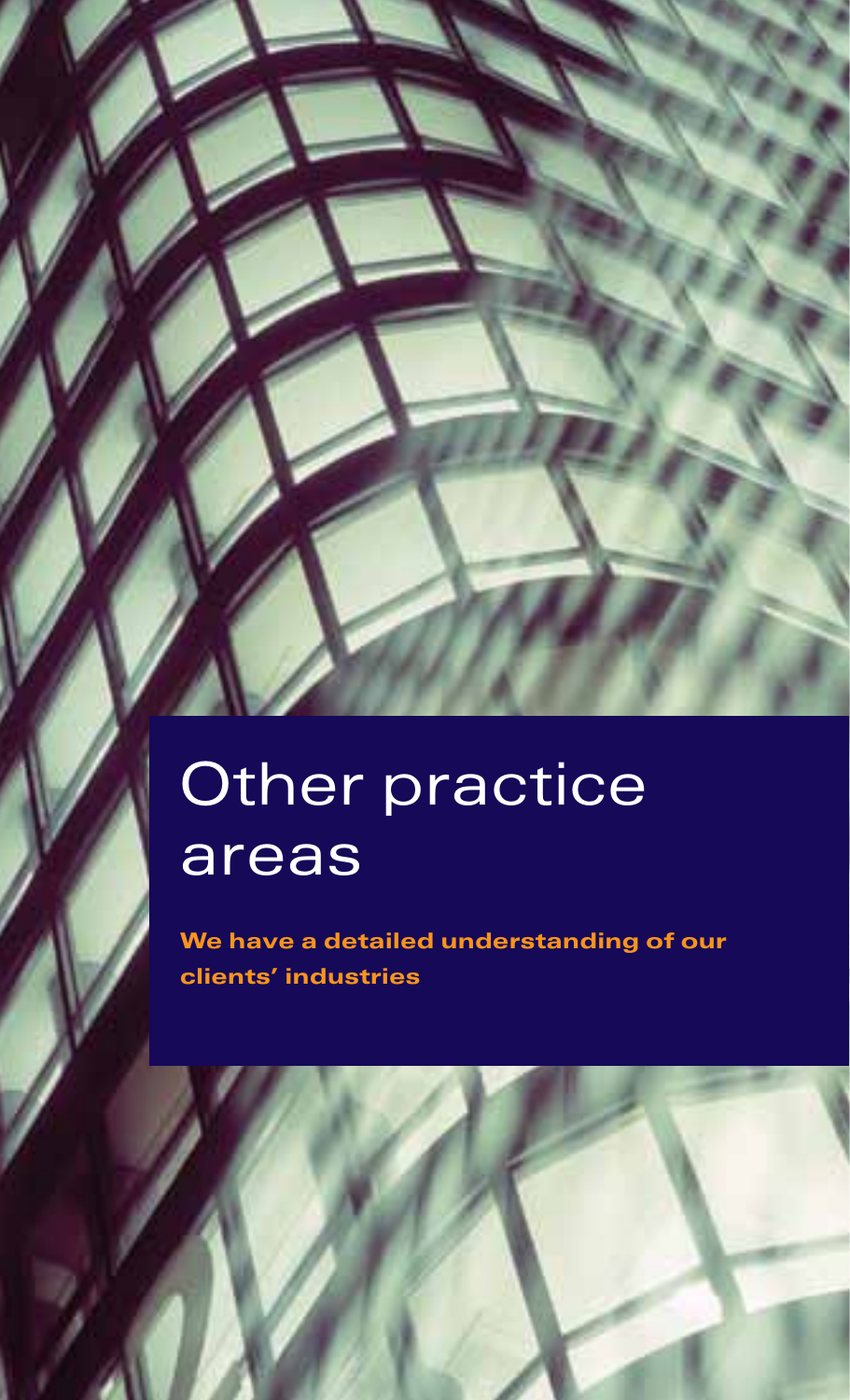Preiskel & Co has expertise across a range of other industry sectors including:

online & mobile gambling - licensing, offshore structuring, prize competitions and premium rate services;

e-commerce & internet – software licensing, website terms & conditions, online sales and privacy issues;

information technology - IT contracts for suppliers & customers including outsourcing agreements;

media – IPTV, broadcasting, video games, user generated content, adult content and mobile content;

leisure - restaurants, spas, retail chains, tov manufacturers and franchising agreements;

public sector - public procurement, lobbying, freedom of information and judicial review;

sport - football club acquisition and playerrelated contracts; and

energy & minerals - international energy projects and mining operations, some listed on the UK AIM market.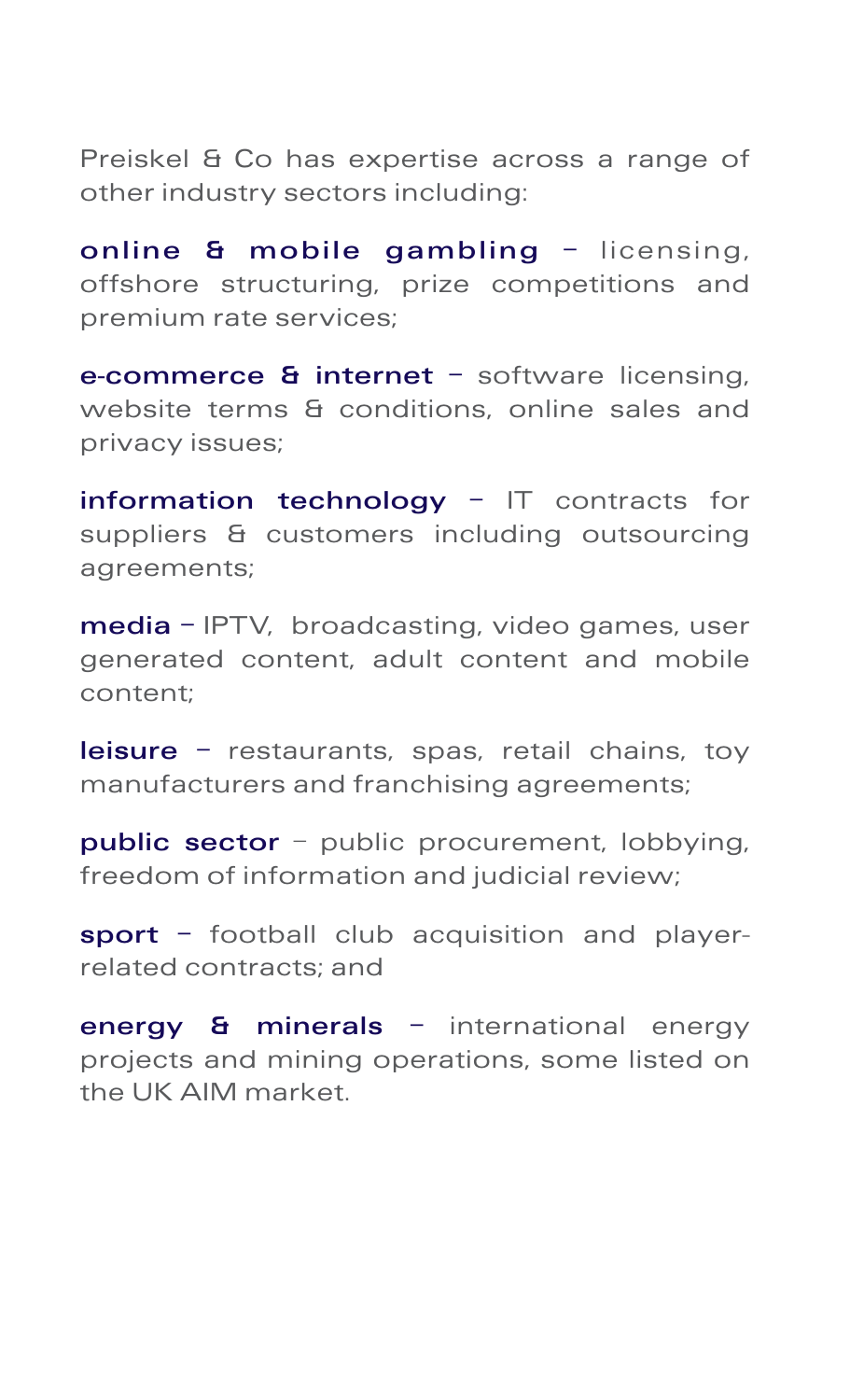

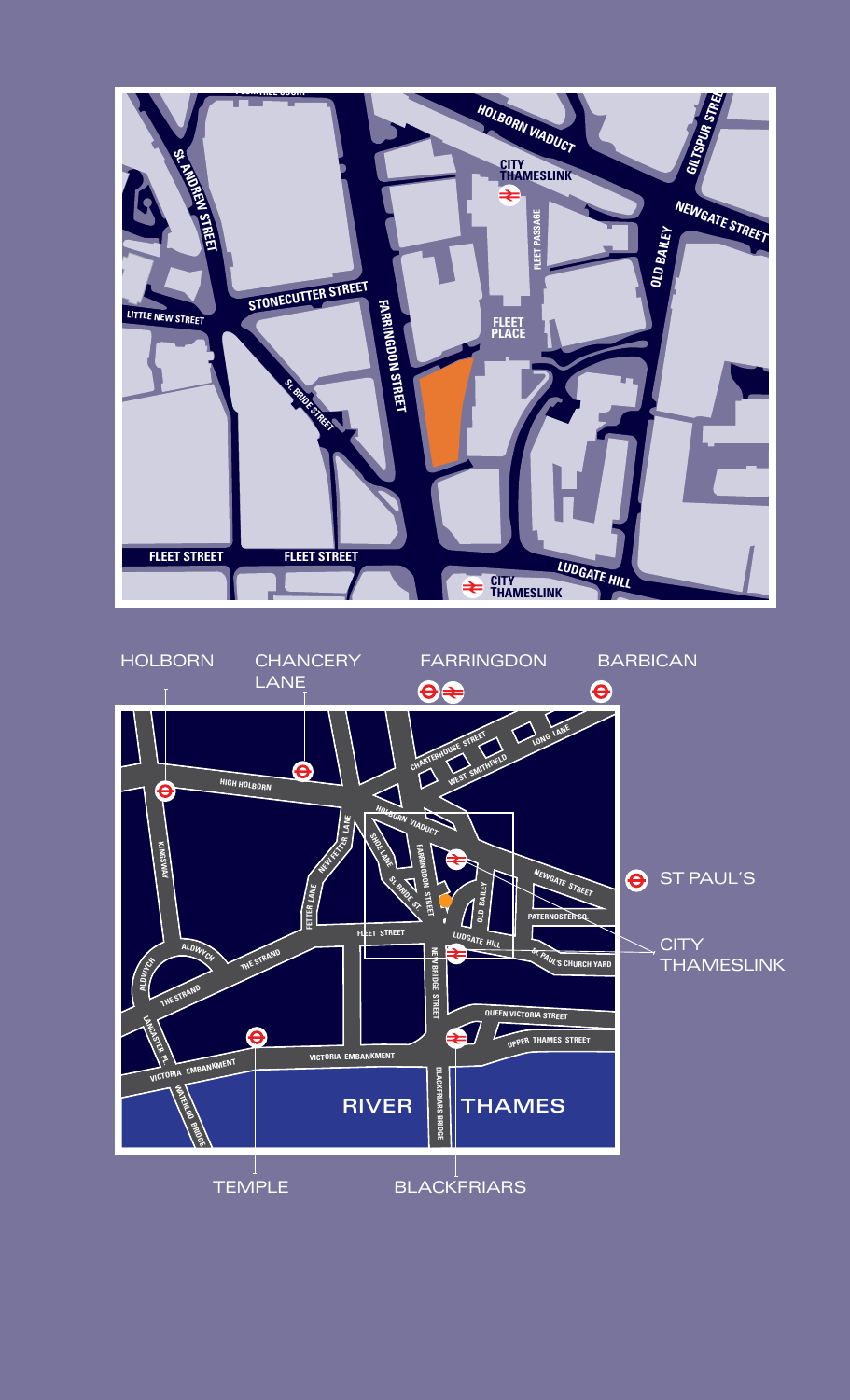We're passionate about achieving results through our friendly, trustworthy and accountable service.

Preiskel & Co's dynamic and experienced lawyers pride themselves in providing the highest level of legal advice and service at competitive rates.

Archangel's independent research concluded that:

*"Without exception, every one of Preiskel & Co's clients would recommend them again"*

If you would like to know more, contact Daniel Preiskel at:

Preiskel & Co LLP 5 Fleet Place London, EC4M 7RD United Kingdom

Email: dpreiskel@preiskel.com www.preiskel.com

Tel: +44 (0)20 7332 5640